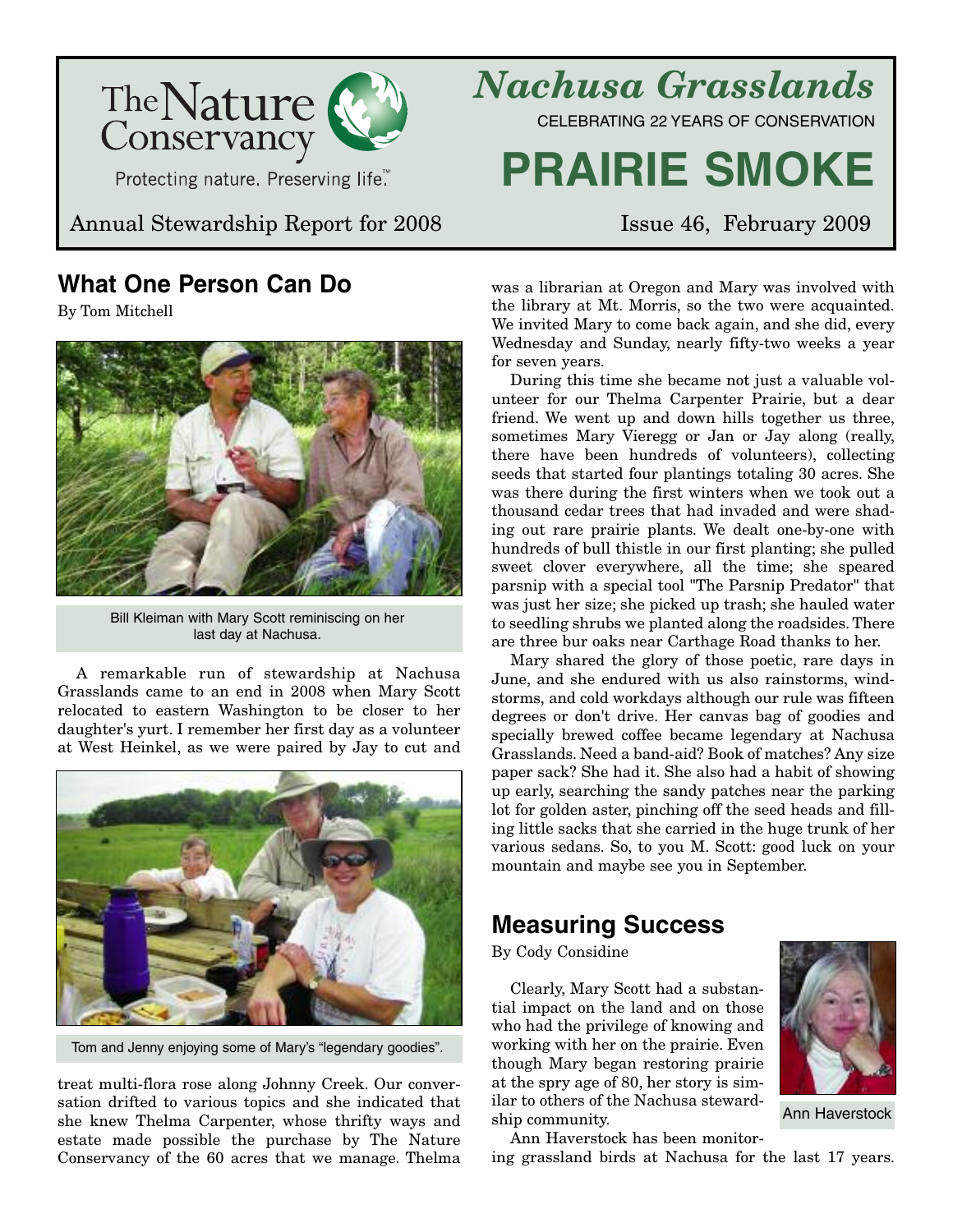

Male Dickcissel Bobolink

Since 1991, Ann surveyed all the birds found in 11 fixed points through multiple visits to every point each year. Jim Herkert, a noted grassland bird ornithologist, and our Illinois Director of Science for the Conservancy in Illinois, recently described Ann's work: "her data gives us the ability to track how our conservation targets are doing over the long-term. We have very few examples of this type of long-term data tracking our progress". Jim recently analyzed Ann's data and the results suggest restoration and management efforts are benefiting grasslands birds. Particularly, Jim noted "henslow's sparrow and bobolink are the two species showing the biggest increase at Nachusa over this period, these are two "core" grassland birds and this is a great trend. The bobolink increase is counter to the species general decline in the state (based on Breeding Bird Survey) which makes this all the better." Ann's work is another example of how one dedicated person can contribute in important ways. Or as Mary Scott would put it, "two feet and two capable hands do make a difference."

### **Discovering Nachusa**

By Keith Anderson

In September 2008, I finally made a trip to Nachusa that I've been meaning to make for quite awhile.

I arrived mid-afternoon, and thinking the barn was a visitor center, I walked right in and was warmly greeted by several people. The uniforms looked familiar, multi-pocketed

khakis and jeans, long sleeved shirts, high top hiking boots and shoes, and most importantly, the wide brimmed hat. Even though we had just met, I knew these people.

I arrived at the next workday and was quickly teamed up with Bernie & Cindy Buchholz to collect seed. Bernie stopped the truck in a small wooded area, casually mentioned that we may see some red headed woodpeckers



Keith Anderson

around here. All I could say was "red headed woodpeckers! Seriously?" and then with perfect timing, they honored my anticipation by kindly showing up. Bernie & Cindy pointed them out flying between the beautiful old oaks and I couldn't get my binoculars quick enough. I had only seen them in my identifying books, and as is often the case, drawings don't convey the true beauty of these birds. I was in awe of how beautiful they are, and relished the chance to see them.

I think word got out that a "good prospect" was on the hook and Jay Stacy was sent in to close the deal. I met Jay, we talked briefly, and then he suggested we drive to a planting he did around 2001 saying "let me show you what we can do."

Walking with Jay through that planting was one of those moments in life that stick with you. "What's this…? What's this? and Jay would enthusiastically give the Latin name along with a description of something unusual or interesting about the plant. "And this little guy…, isn't it a beauty? Wait till you see the wonderful flower on this one." I understood Jay. The diversity of the planting was inspiring. I saw in numbers, plants that I thought were uncommon or rare; favorites of mine such as rattlesnake master, compass plant, cup plant, leadplant, and many more that I wasn't familiar with.



Jim Chiripolis (on right) with his parents visited Nachusa last July. Now an architect engineer in CA, Jim helped Ann Haverstock with bird surveys at Nachusa in 1992. *"Nachusa is my favorite Illinois prairie." "This is one of my highlights when I come back to Chicago."*

More than four months have passed, and my only regret is that I hadn't discovered Nachusa sooner. I've had the honor of working with some of the most dedicated, knowledgeable, hard working volunteers in my experiences of doing habitat restoration work. There are so many things to enjoy at Nachusa, the people, the plants, the wildlife, the diversity of ecosystems, the simplicity of the work, the discoveries. I didn't arrive at Nachusa with any expectations, but what I've found is that somehow, this is where I belong. I feel at home.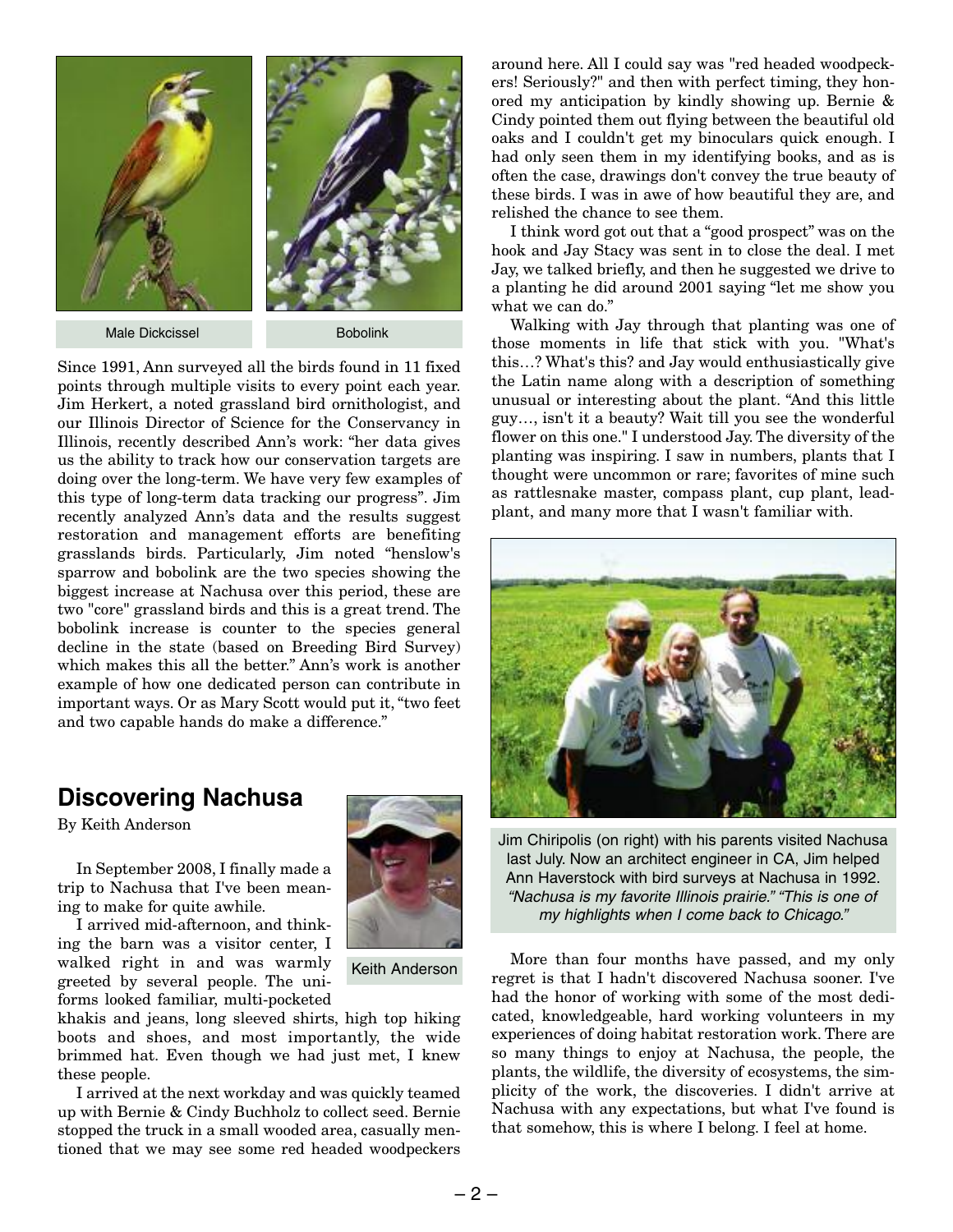### **Some New Faces of Nachusa Grasslands**

By Mike Adolph

Two new co-stewards are pitching in at Hamill-Winter Prairie, thanks to word-of-mouth. Bob Brown, of North Aurora, recently retired, volunteered. This last spring and summer he



Mike Adolph & Bob Brown

survived hours and hours of digging red clover, and has gladly killed honeysuckle and multi-flora rose, picked seed, and has just graduated to operating the Kubota and the Bobcat---much to his enjoyment. Bob served in Vietnam as an Army officer in charge of a small unit whose mission was to intercept NVA on the trails into the South. He was on the verge of becoming a Captain but decided against that, and instead joined Vietnam Veterans Against the War. He's had a range of jobs, lately as an eighteen-wheel trucker. His interest in birds is part of what brings him here. He and his high-school sweetheart, Ginger, have been married for more than forty years, and have two children and three grandchildren.

Ken Reed, now of Naperville, also retired in'08. He was born in west central Wisconsin, to parents who ran the local newspaper. He met his wife, Betty, in college---UW EauClaire. In the Army his ability with the printed word got him assigned to cover sports played in Europe by our military. (He gets ribbed for that "rough duty.") They regularly go to their vacation home near Hayward, where Betty



Ken Reed

grew up. He'd like to get a patch of prairie plants established there. Ken came to Illinois in the seventies to take a job in public relations, and retired in that field with a decade at the College of DuPage. At Nachusa Ken also



Kevin Kaltenbach is "burning" with excitement.

has experienced the drudgery of killing invasives and the pleasures of seed picking and driving the Kubota. He's learning the scientific and common names of the plants rapidly. His interest in all aspects of the project almost bubbles over.

Why they have joined us? They're interested in helping with something that matters; they want to be doing; they have a lot of life left after the work life is over and they see Nachusa the way we all see it.

### **Outreach for children at Nachusa Grasslands**

#### **Youth Stewardship Program**

By Susan Kleiman

Nachusa Grasslands volunteers run an educational program to connect local students with stewardship and restoration of our natural communities. The Youth Stewardship Program began in 1997 with impetus from volunteer stewards and a kickoff grant from Crest Foods of Ashton.



Youth steward collecting seed.

Fourth grade students from Ashton-Franklin Center School participate in stewardship and activities at Nachusa Grasslands on two seasonal visits as well as several activities in the classroom before and after the visits. On site, the students are lead by volunteer leaders in small groups of five to eight. The small group format lends itself well to enhancing children's natural sense of excitement as they explore.

In their autumn visit, students harvest seed and compare various habitats. They also explore and search for plants they have "interviewed" in the classroom, adding first-hand knowledge to what they've researched. Often, after looking at a plant and then giving its name we hear the students say, "Oh, that's Joe's plant, remember…." And Joe isn't even in our small group, but the kids pay attention when their peers give oral presentations in class. They spend about 20 minutes sitting quietly in one spot: observing, writing, and drawing in special journals made for the program.

During winter, students separate seeds from the seedheads and store them. They learn about local birds. They read from pioneer journals and read about other children and people working to steward the land in other parts of the state and country.

In their spring visit, students plant the seeds collected in the fall and use binoculars to look for the birds they learned about in the classroom. They visit the ear-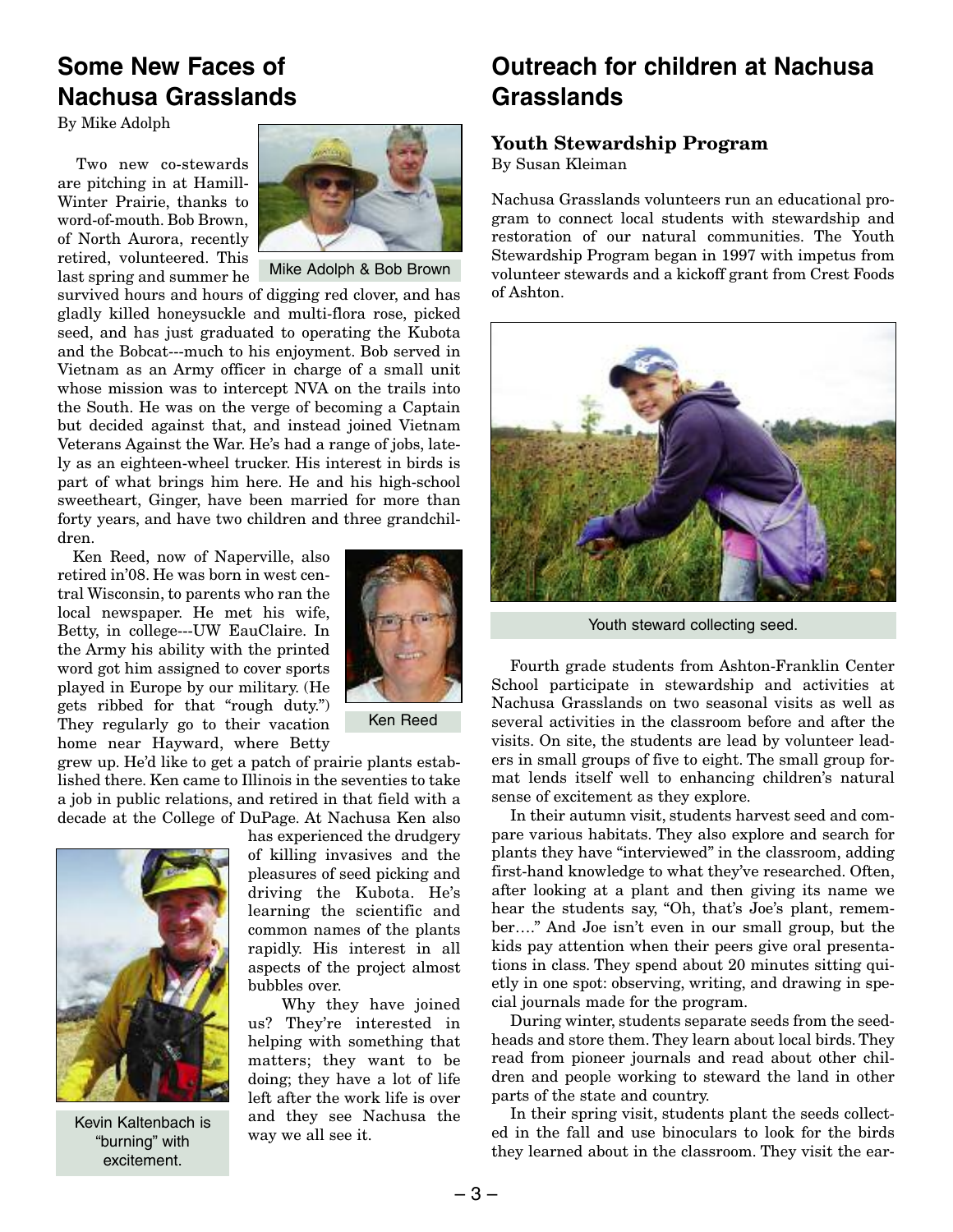

Jim Vieregg igniting Hotchkiss Unit.

liest flowers and have time to explore. Again they spend time sitting quietly with their journals. This "space" to be personally connected with nature is one of their favorite things to do. The students seem to realize they really need it and often ask, "When are we gonna' do the quiet thing?"

This program has made it possible for over 500 local young people to explore and get to know this part of their natural heritage and to feel that they've contributed meaningful service to their community through stewardship.

Currently, we need more volunteers to help lead the students. In the future we hope to see a more year round permanent educational facility at Nachusa Grasslands. This could be an old farmhouse or barn where students (tots to college age) from many regional schools could get to know and care for the prairies, woodlands, and wetlands of their own backyard. This would require one full time educator in addition to volunteers.

### **Outdoor classroom**

By Sally Baumgardner

When I began to lead tours, I had my own policy of "Don't Say No." All we had to do was determine a date and an interest. Showing Nachusa Grasslands to people of any age was the most important factor.

My school tours here began with an on-site meeting with two fifth grade (science and history) teachers from Etnyre School in Oregon, in October 1992. They agreed to intro-



Sally Baumgardner

duce the students to a unit on the Illinois prairies, and I would provide enough time for each class to be immersed in a prairie. They specified that they wanted their students to experience prairie, not just walk on it. We were to promote involvement.

The youngsters saw and smelled the results of a prairie fire; they could be intimidated and "lost" in big bluestem and Indian grasses; they were most welcome to touch and feel the textures of our native wildflowers. Eventually this led to their participation in seed collecting, and later, planting the harvested seeds. Always students want to see animals, and we find them in the form of insects (grasshoppers), small invertebrates like earthworms, and birds. Sometimes we see deer, and we encounter an ornate box turtle several times a year, in the spring. A hawk carrying off a snake convinced one girl that Nachusa is a wondrous place, and she volunteered to help me after school for many weeks and a summer. We are likely to discover scat, or some kind of footprints, left by a retreating animal. That evidence, with my mammal field guide showing paw print shapes and sizes of, say, round, 4-clawed and 1 ¾ inches long, will indicate that a red fox was here. Dangerous? No.



A rare Regal Fritillary lifting off the rare Hill's Thistle. – *Ann Haverstock*

Sometimes it feels as if our children are being "raised without meaningful contact with the natural world…" It is important to me to let the children think and observe on their own during what we call Quiet Time or Magic Spot, so that their own senses of curiosity and awe are awakened.

I include one large-muscle activity for all, and that is the chance to roll down a hill on a mowed path. Why? It's partly because most of these 10-year-olds have never rolled down a hill. Don't they play outdoors anymore? The five to seven schools I've hosted in these 16 years vary greatly in size, and, to keep groups small, we must recruit leaders. For Etnyre School, we need seven leaders each for morning and afternoon. The others need two or three each. We reach over 200 students each year.

One school sends only very small (one-leader-size) groups who really want to work. This participation and involvement benefits the preserve as well as the students.

I hope more leaders will step forward and enjoy the fun and excitement of students' tours. Just think, you may help to guide a life.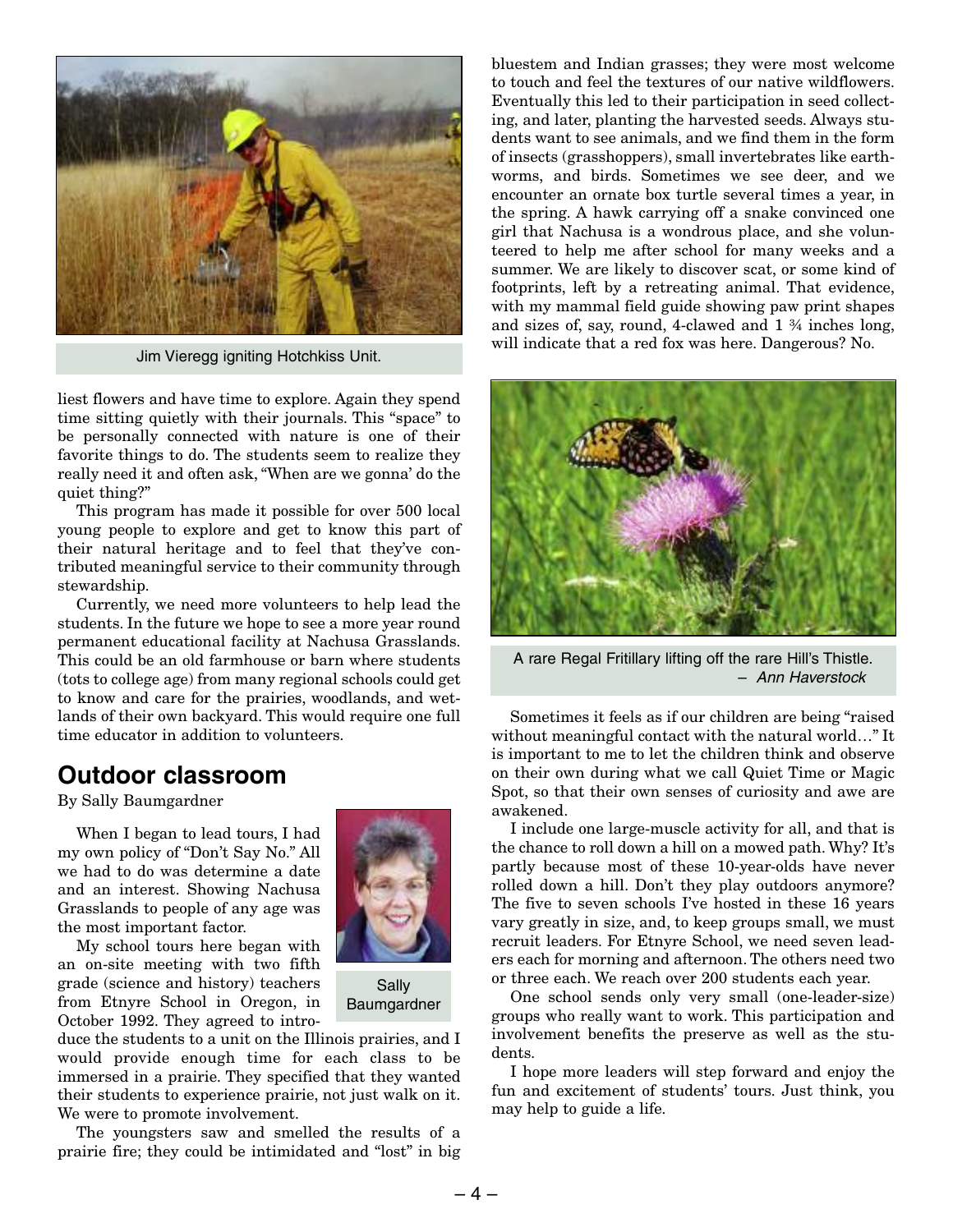### **My First Six months**

By Cody Considine

It was approximately 10:30 in the morning on a cold January day on the campus at SIU. I was in the process of sanding tree cross-sections for the fire history analysis portion of my master's research. A week prior, I had



interviewed for the Restoration Ecologist position at Nachusa Grasslands, a chance at an unbelievable opportunity to work in one of the rarest ecosystems in the world. I figured I would be getting the "call" anytime that week if I had been chosen for the position. Later in the morning, as I took a break from the belt sander, my phone started ringing; the caller ID displayed Bill Kleiman. My heartbeat increased dramatically and sweat beads formed on my forehead. "This is it" I thought to myself as I tried to get the word hello out of my mouth. Bill said we want you to be the Restoration Ecologist. Almost immediately an immense wave of emotions swept through me as I was overcome with excitement!

Months remained before I officially started in May, since I was in the process of completing my thesis. Prior to beginning this wonderful position, I felt slightly intimidated, even though I had been a seasonal crew member in previous years and had come to know the project very well. Nachusa is considered one of the premier places implementing natural areas management, boasting the most and best prairie restorations in the country. These distinguishing characteristics of the preserve are the result of great leadership from Bill Kleiman and the unrelenting work of the extensive vol-



Bill Kleiman instructs trainees during a prescribe fire training exercise.

unteer community. Regardless of the pressure I was feeling, I had to produce. There was no time for settling in; we had to get to business on day one with our primary tasks of the summer months: weed management and seed harvest. It was my responsibility to identify and implement weed eradication tactics. Also, of utmost

importance was collecting greater than two thousand pounds of seed. To reach these goals, I had to communicate this urgency to empower our seasonal crew. Failing to produce was not an option.

Therefore, the major challenges of my first six months were developing the most effective and efficient schemes for weed management and seed collection. After a full season of leading a crew of weeding and collecting, I have now determined that this time of year will always be challenging! A good way to describe my role during the weed and seed season is like a postal manager organizing and directing delivery personnel (assistant stewards) to the fastest and most efficient routes, so the most customers (weeds and seeds) possible receive their packages (weeds eradicated and seeds collected). Luckily, I had an amazing crew and support from Bill and the volunteer stewards! The 2008 seasonal crew collected the most seed ever in a single season. See the Harvest Report for details. We must take full advantage of our time each year to advance the epic campaign of restoring native habitat.

What will Nachusa be in 10, 20, 50, 100 years from now? A number of important factors will play into the continual evolution of our dynamic project; among others, we must have willingness, hard work, prompt decision making, and just a little bit of luck. As my career progresses, I hope my actions will inspire others to assist in restoring this landscape as I have been inspired by the Nachusa community.

# **Seed Collecting Adventures with Damian Considine**

By Hank Hartman

Damian gets around. As an employee of the state highway department, he sees plants along roadsides that most of us would never see. One day he asked us to go pick seeds with him. The first stop we picked Solomon seal, false Solomon seal and some other species which grow in savanna areas. The next stop was at a small remnant area with the largest puccoon bushes we had ever seen. At Nachusa, we pick individual puccoon seeds; here we were picking hundreds at a time. While there, Damian decided to taste prickly pear cactus. Unfortunately some of the small spines on the pads were not completely removed, and they found their way into his tongue. He said it didn't have much flavor anyway. Next we traveled to the remnant he had leased for seed picking. On the way, we were traveling along a dirt road when some beautiful red flowers in the ditch came into view. Damian almost drove off the road when we realized that we were seeing about a quarter mile of cardinal flowers in the wet ditch. Unfortunately, the owner mowed most of the plants trying to keep the area clear. After they ripened, he was able to pick some seeds and generously donated them to Nachusa.

The prairie remnant he leased had a different mix of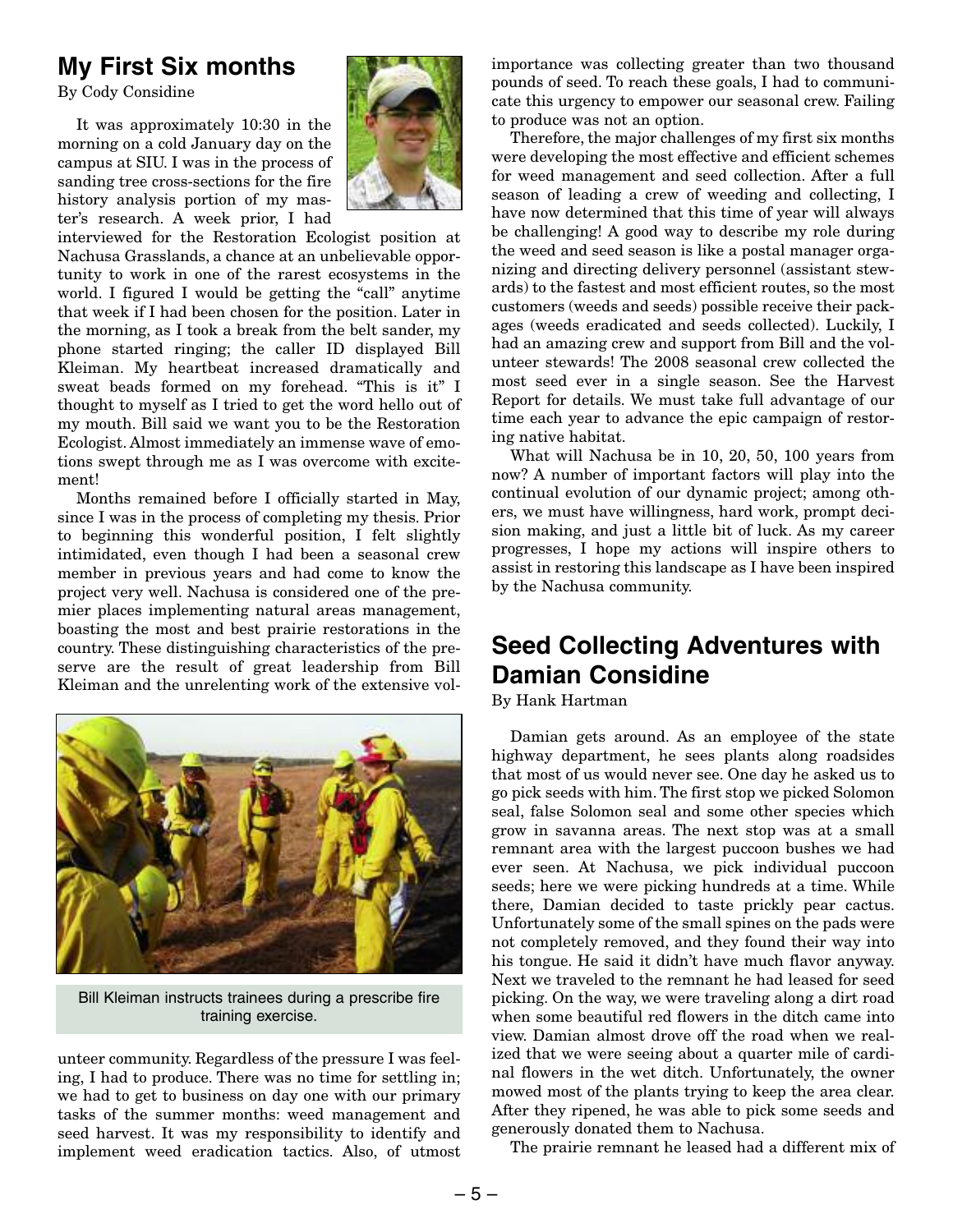

Damian with Hank pointing at cardinal flower along a roadside.

plants than we have at Nachusa. On excursions to the remnant we picked fragrant sumac (which we had never picked), golden aster (picked more in one hour than we had picked in the last five years at Nachusa), poppy mallow, prairie parsley, meadow sweet, lots of lead plant, New Jersey tea and many others. Once when we were there, I placed my hand on the ground to support myself while sitting down only to find that I had located a nice patch of sand burs. I discarded those seeds.

# **Around The Prairie Stewardship Reports**

#### **Adventures in Photo Points**

#### By Charles Larry

They emerged from out of the big bluestem, cautious, unsure of which way to proceed. From the waist down they were drenched and muddy. Above they wore a layer of beggar's



#### Charles Larry

ticks and burs. Dauntless, they were determined to continue the journey to find the object of the quest—a golden rectangle. A scene from an Indiana Jones movie? No, just the experiences of two new recruits in their first year of attempting to do Photo Points. The "golden rectangle" is a boundary marker with a number on it. At each of these (there are 137 of them…) one team member takes a compass reading while the other moves 20 feet out in each cardinal direction, holding a stake with a sign marking the direction and point number. The one at the point snaps a photo. This helps Bill, Cody and the stewards monitor the changes happening over time in all parts of the prairie.

As this was my, and my wife Emmylou's, first year doing Photo Points, we had a slow start. There were many things to learn. Map distance, for instance. We had walked a very long way, carefully following the map, and found a rectangle not numbered. We concluded it must be point number 91, noting its location to shoot on the return, in case we were mistaken. After walking perhaps 4 times as far as we had already come, we found a rectangle labeled 91. Ok, what looks to be a short distance on the map proves to be a much greater distance. Some of the points are difficult to get to. Walking blindly in 7 foot tall grass, with obstacles constantly looming up, the conversation might go like this: "Are we going north?" "North? Uh, we started out going north. Now I'm not sure. I'm not even sure which way is sky…" Thus it must have been for the first explorers of the area.

Of course the above narrative is meant in a humorous vein. What it doesn't convey is that the Photo Points project is interesting, fun, and important. It's amazing to look at the photo binders at the office and see the changes over time. I guess the main prairie secret we learned is that the map is not the territory. Looking for points on a map in no way prepares you for what you find traveling through the landscape—the challenges and the beauty. This first year we tried to photograph points that have never or rarely been photographed. We did a total of 12 points over the two week time period in July/August allotted for taking the photos. Next year we will do better. Throughout the year as I'm out at

# **FRIENDS OF NACHUSA GROUP FORMED**

Nature took 12,000 years to create the great American prairie. It should be no surprise that restoring it takes time – lots of time.

Already two decades have passed since Nachusa's founding. Completing our dream of a landscape scale restoration will take decades more – an uncommon time frame in a world where results are measured in seconds.

With the long term in mind, volunteers recently announced creation of the not-for-profit Friends of Nachusa Grasslands. Its simple but challenging goal is to help build an endowment that will ultimately contribute a substantial portion of the operational costs of the preserve - in perpetuity.

The Friends group will help insure that the time and treasure you invest in building Nachusa will be protected for the long term.

Contact Bernie Buchholz 708-386-3708.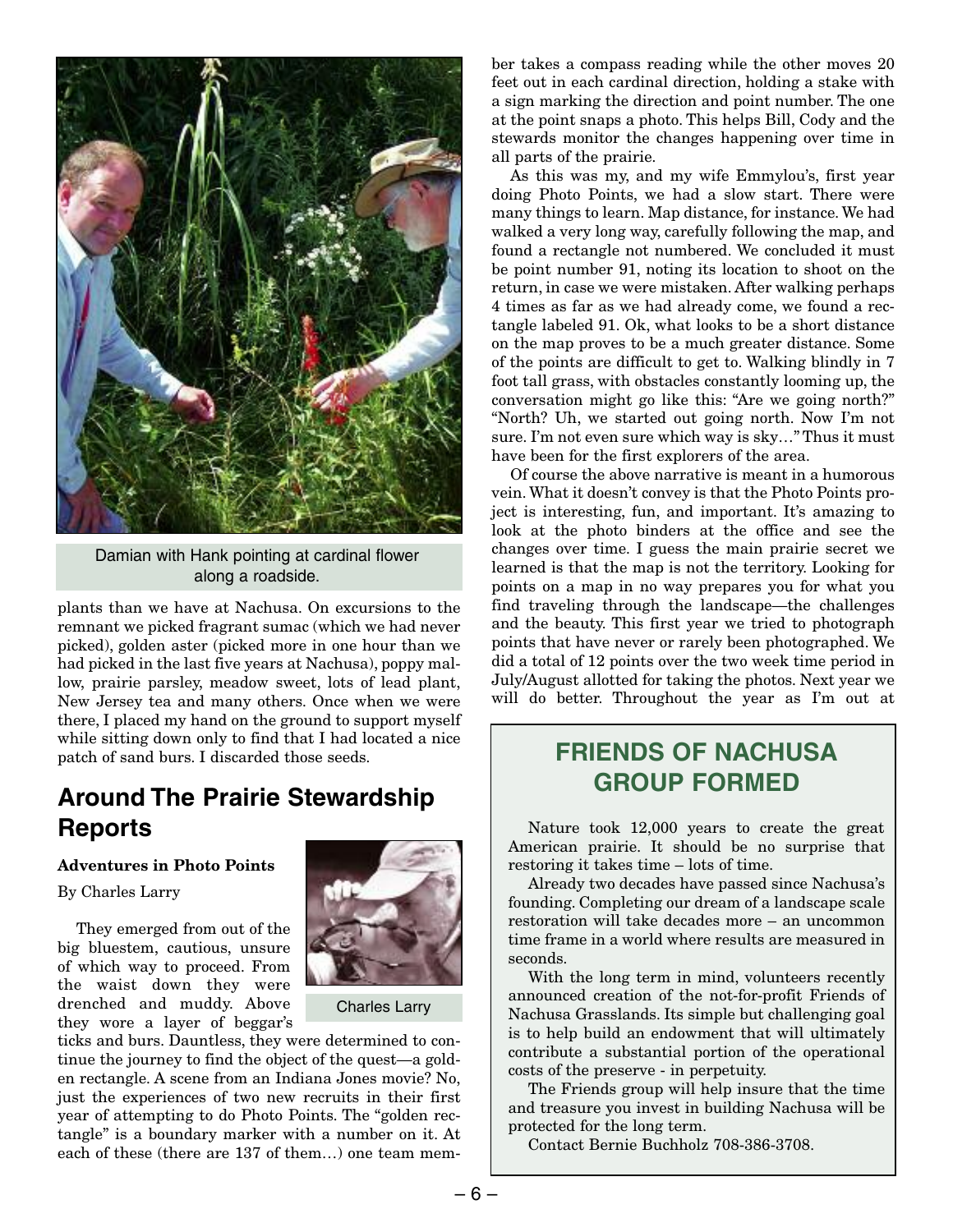Nachusa taking photos of a different kind, we search for Photo Point locations to reference next year. We learned some things and now know better what to expect. And we have seen the latest Indiana Jones movie for inspiration!

#### **Hook Larson Prairie**

By John Schmadeke

When The Nature Conservancy acquired the Hook Larson Prairie unit, I had been a Nachusa volunteer for about two years. I remember when



Cindy & John Schmadeke

the property was mostly cornfield with two large sections of pine trees.

We knew, of course, about the big prairie fragment under the power lines. We also knew there were other smaller fragments scattered about, but my recollection is that we found more remnant than we expected. This included a patch of bird's foot violet buried in the midst of cedar trees. During the first winter at Hook, a group of us including Bill Kleiman, Jay Stacy, Ron Ingram, Gene Miller and Gerald McDermott took out several hundred trees to open this patch of hidden remnant. To this day, few at Nachusa know about this site.



Smiling faces after clearing some fire breaks at Franklin Creek Natural Area

Some years later we had to move to Boston where Cindy and I lived for five years. Upon returning, we became stewards of Hook Larson Prairie. That's when we found another hidden site (actually discovered by Tom and Jenny Mitchell and Jay Stacy) full of shooting stars and violets. But it was hidden in a forest of honeysuckle.

In the years that Nachusa has had this unit, the cornfields have been planted to prairie, and the two strips of forest have been removed by loggers (the last one just a few months ago). A lot of work has gone into this unit. Despite this there are areas where parsnip and sweet clover are rampant, in some cases threatening to overrun some of the finest remnants at Hook. Also, there is a ruderal area along the north side of the two-track that was too steep to farm and so became breeding ground for cedars, box elders, parsnip and sweet clover. Last winter with the help of lots of other people the trees were removed, and over the summer the weeds were mowed and sprayed.

This fall about 10 acres of this ruderal area was over seeded with little blue stem. The honeysuckle at the hidden shooting star site has been mostly removed. The site has been over seeded with native species matching the adjoining remnants.

Despite all the work invested into this unit, it is still a challenge. For those of you who enjoy a walk through Hook or who harvest seed from Hook, you know what the site contains; some great remnants, some large and successful plantings and some really nasty weed patches.

Hook Larson Prairie is a 140-acre unit that represents some of the best that Nachusa has to offer. To Cindy and I it represents a return to a unit where we helped with some of the earliest work as well as an opportunity to secure the safety of prized remnants. Next time you visit this unit, enjoy its beauty and imagine what it might look like in another decade or two.

#### **Herbarium Update**

By Dwight Herkert

2008 was a busy year in the herbarium. Thirty five new species were collected, mainly trees and shrubs. The total number of plants in the herbarium at the end of 2008 was 576. I appreciate the help that everyone gave me on this project. Please keep looking for new plants that can be added to the herbarium.



Dwight Herkert

Also many thanks go out to Paul D. Sorensen, PhD, Professor Emeritus, Department of Biological Sciences and Curator of the Herbarium at Northern Illinois University. Dr Sorensen did a complete review of the Nachusa Herbarium to check for the correct identification of all of the plants collected. This was a time consuming job for Dr. Sorensen and we thank him very much for his help.

#### **Dropseed Hills** By Mary Vieregg

The knolls of the Dropseed Hills unit this year gave us a glimpse into the private life of the fringed puccoon

*(Lithospermum incisum)*. A few flowering individu-



Jim & Mary Vieregg

als had been noticed on three of the five knolls during the last four years. They seemed to be lovely but lonely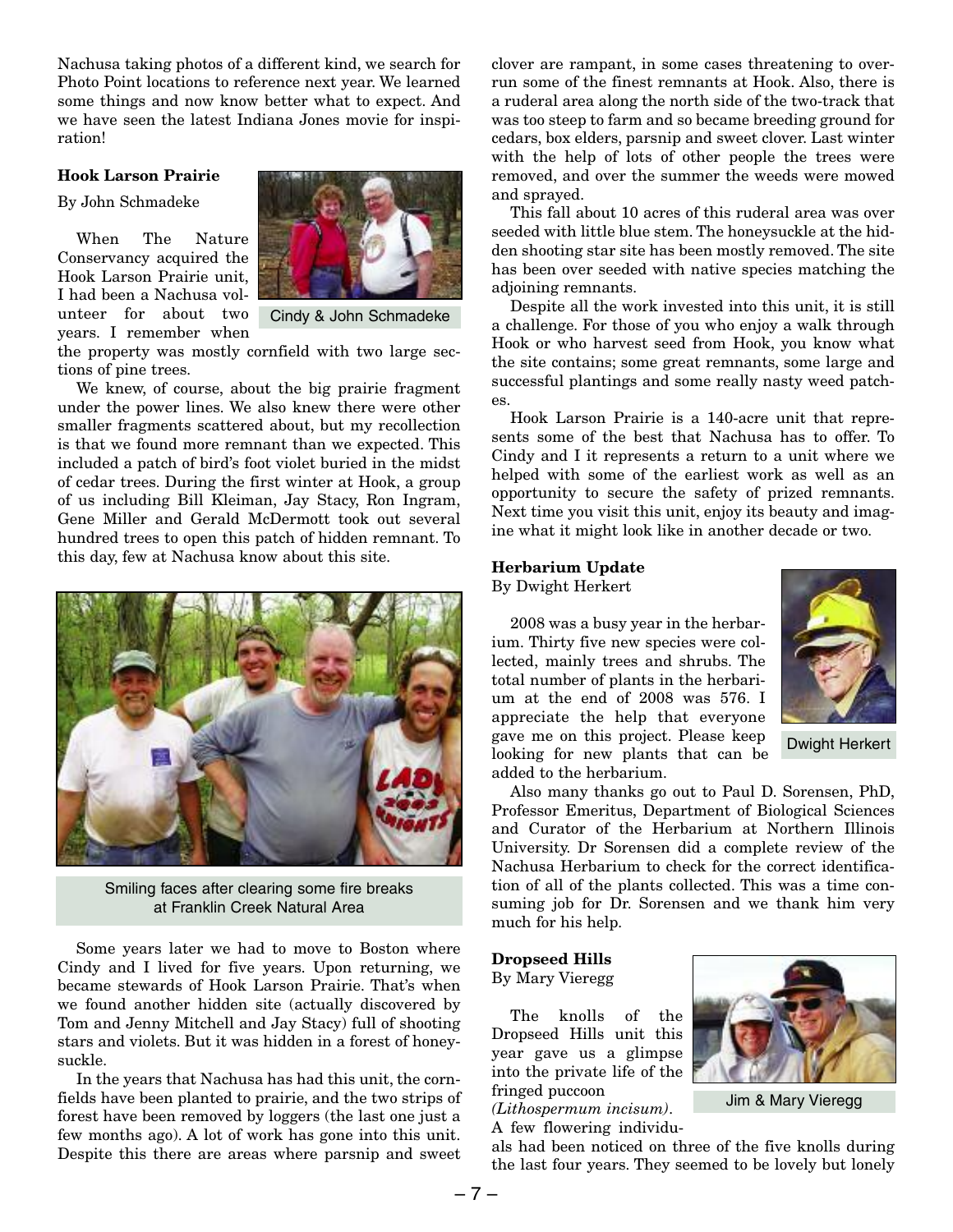outposts of optimism for what the unit could someday be. Or maybe they were the lone remainders of populations too small to sustain themselves. It was hard to know for sure, and experience had indicated that the species was hard to start from dispersed collected seed.

It turns out that the fringed puccoons on Dropseed Hills are happy with what has been done there. Four years of tree removal and brush clearing, annual burning, and a moist spring stimulated a gush of new individuals all flowering profusely on the dry sandy slopes of all five knolls. The pale yellow blush of the fringed petals collectively made a joyful noise unto spring midway up the slopes.

How had it happened? No seed had been collected elsewhere to plant there. Had the seeds been lying dormant over the decades? Had the remaining individuals been so prolific as to create this explosion of bloom? Were there more individuals there that had gone unnoticed?

The explanation probably lies in the secrets of the plant itself. It turns out that most of the large, showiest spring flowers are sterile. It's really the tiny self-pollinating fall flowers that produce the fertile seeds that perpetuate the species. Also, the woody black taproot is long-lived explaining why it's found even in semi-desert habitats of Utah and New Mexico and the lightly grazed plains of the Dakotas. (Incidentally, these same taproots were cooked and eaten by the Nlaka'pamux people of British Columbia. The taproot and its bark apparently make a beautiful purple dye, too, and interest in this genus has recently been revived as a possible source of modern drugs.)

It seems that the sunshine and the ample spring rains stimulated the long dormant, unplowed taproots and the latent seed bed of the fringed puccoons of Dropseed Hills, and they were off to the races.

#### **Rolling Thunder Prairie**

By Sally Baumgardner

Twenty years ago, Dorothy (Dot) Wade advised me that there would be occasional "bursts" of new growths of native plants because of my restoration efforts. She spoke from experience. Dot and her husband Doug, avid nature enthusiasts, studied the native plants wherever they lived in North America. They are credited with rec-



Sally Baumgardner

ognizing Nachusa Grasslands as having enough nice original prairie to restore, and well worth saving for future generations.

Here at the Rolling Thunder Prairie Unit, I try to remove (subtract) invasive alien plants, and then I sow (add) seeds of Illinois native plants collected nearby. However, I seldom saw what Dot called "bursts." Until the spring of 2000. For some reason, I needed to climb the weedy north slope of the little hill just west of my home. There never was much hope of finding good prairie plants in such an overused, formerly sheepgrazed area. Suddenly I realized I was stepping on kittentails! Yes, Wulfenia. (No, they won't mature into cattails that live in wetlands – kittentails are short, green early spring forbs that grow on dry soil.) How did they get here?

Each step I took only led to another one of these really rare wildflowers. Did I unlock some prairie secret? How could this be? These plants were growing in profusion (well, 14 plants is a lot when their rarity is considered). And I had not planted them; they must have been there all along. I'm guessing this little remnant "burst" may have survived because the round, flat basal leaves of kittentails are just too short for sheep's teeth. I am not about to introduce sheep just to test this theory.

Let's fast-forward to August, 2008, after 19 years of restoration work: brush cutting, controlled burns, treating non-native plants with every known method of removal/eradication, and then adding in large amounts of seeds of native wildflowers and grasses. Volunteers from all over helped, singly and in groups. A C2000 grant from the state of Illinois provided funds for me to hire reliable workers from our neighborhood. All ages pitched in and scattered seeds wherever they were directed. Thank you to all!

Our most persistent and prolific alien plant is birds' foot trefoil, and every year we try to at least reduce the numbers of these pests. We locate and spray them from May to August, and then all of us become frustrated and very tired of it. However, this dreadful weed did lead us to a truly big burst that honors Dot Wade's prediction.



Gay Feather Patch

On a perfectly gorgeous day in early August, after spraying yet another infestation of trefoil, I stretched out and looked around and was suddenly bowled over by a burst of color – Magenta! Brilliant Lilac! Vivid Lavender! There were brightly colored spikes growing four to five feet tall against the light green of our sedge meadow. They were prairie blazing Stars (gayfeather), Liatris pycnostachya, and there were hundreds of them!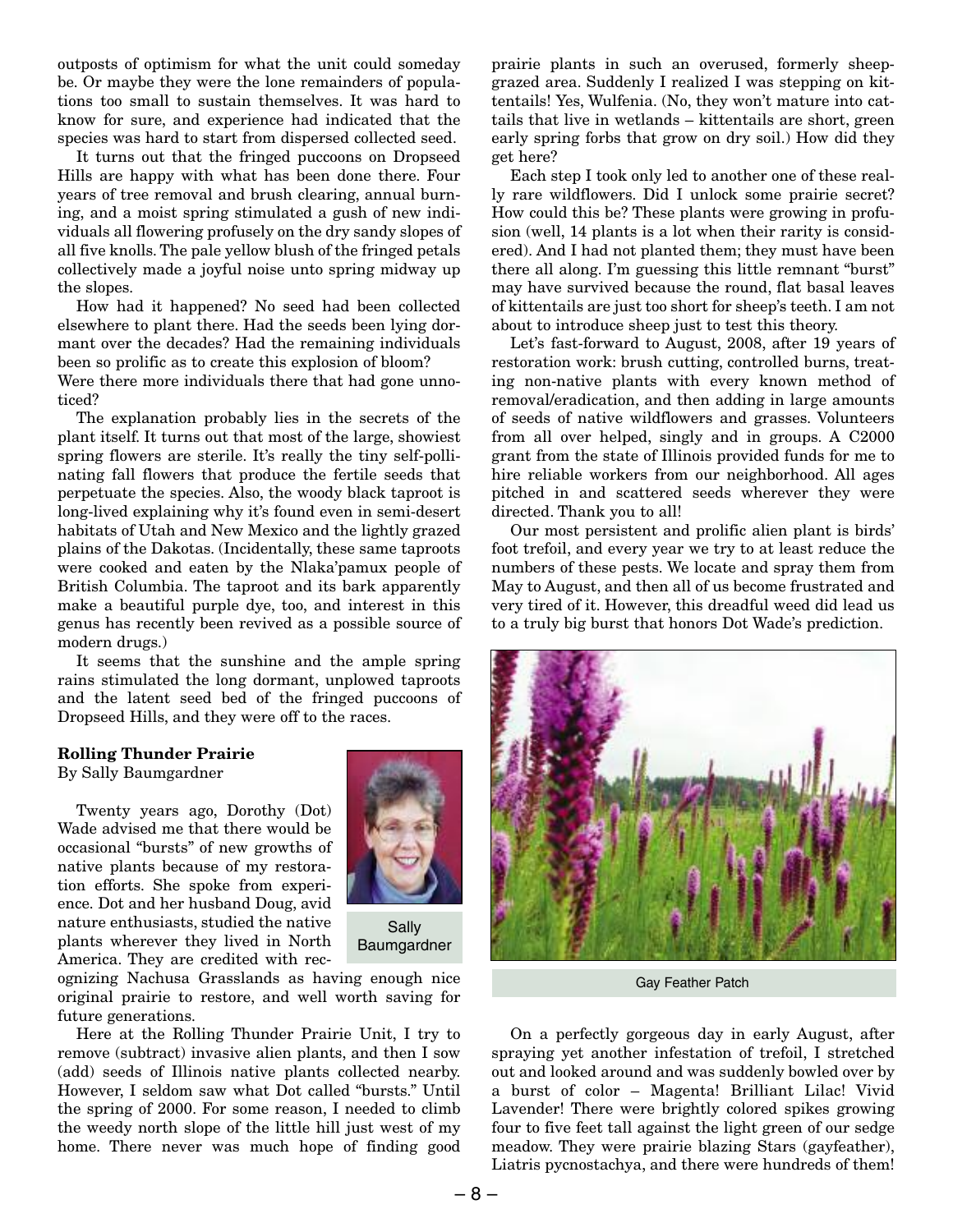All in full glorious bloom, sparkling and alive with colorful insects and interested little birds watching those insects. I had not known they were there at all. Somebody -- get the cameras!

We had previously collected the seeds of these blazing stars, with permission, from a wetland in Lee County. We must have had those energetic school children hand scatter them, as they blanketed a really broad area. This was the year for the prairie to unlock her secret place for this kind of blazing star, and she let them flower in wild abandon.

It was a happy effort to collect the seeds of these blazing stars. We took the top 3/4s of most of the stalks, leaving the rest for nature to direct. The harvested material was shared with other volunteers at Nachusa Grasslands. From now on, I will keep my eyes open for more of Dot Wade's predictions at finding the secrets of the prairie.

#### **Doug & Dot Wade Prairie** By Al and Mary Meier

At Nachusa, the stewards and staff have successfully restored high quality prairie on land that has been plant-



ed in row crops for decades. Restoring a fallow field is more difficult, however, because prairie plants struggle to become established in places where non-native and invasive species already dominate the landscape.

In 2003, thirty acres of the Dot & Doug Wade unit that had been unsuccessfully restored to prairie nearly a decade earlier were now not much more than weedy, fallow fields. We therefore decided that we would have better chance of creating a high quality prairie restoration on this site by plowing the land and planting it in corn for a few years, rather than continuing to nurture the failed prairie planting. We were hoping that the agricultural herbicides would destroy the weeds that were flourishing on the land, in preparation for a new prairie planting.

After three years of corn cultivation, we again attempted restoration on the first six acres of the thirty acre field in the fall of 2006. The following year we planted an additional five acres.

In 2008, much of our stewardship of the Dot & Doug Wade Prairie was devoted to these two plantings, especially the six acre 2006 section. In its second year, the prairie is returning to life. Dozens of prairie species have emerged, and the land is covered with forbs that one would expect to see in a second year prairie restoration. But, in addition to these welcome arrivals, we also discovered many undesirable species, mostly yarrow and Canada goldenrod.

The large numbers of these unwanted invaders left us wondering whether three years in row crops was an ade quate amount of time to eliminate these species from the seed bank. Based upon this troubling question, we decided to hold off temporarily on restoration of additional acreage on our unit.

There are three benefits to this plan. First, for each additional year that the soil is planted in crops, we believe that more and more seeds from weed species will be removed from the seed bank, allowing us to start from a clean slate when we decide to begin restoring additional land. Second, not restoring additional acreage for the time being allows us to collect seed for overseeding the restorations that we have done in the past two years. Third, we will have more time to concentrate on weeding the current new prairie, giving the native



Kleimans celebrate 15 years with Nachusa.

species more room to grow.

Therefore, our efforts on the Dot & Doug Wade Prairie in 2008 were largely devoted to controlling weeds in the 2006 and 2007 plantings and overseeding these plantings with large amounts of seed, mostly from very conservative forbs.

This upcoming growing season we're hoping to see the prairie plants thriving and the unwelcome species diminishing on the 2006 planting. And we're also hoping that weeds will be much less of a problem on the 2007 planting. Since these five acres were planted in corn for an additional year, we're anxious to learn if the extra exposure to herbicides resulted in fewer weeds surviving in the seed bank.

What we find in these two plantings this year may dictate how quickly we restore the remaining twenty acres. If the new prairie is flourishing and the weeds are diminishing, then restoration efforts may begin again. However, if the weeds continue to plague these plantings, further restoration may be delayed for a number of years.



Protecting nature. Preserving life"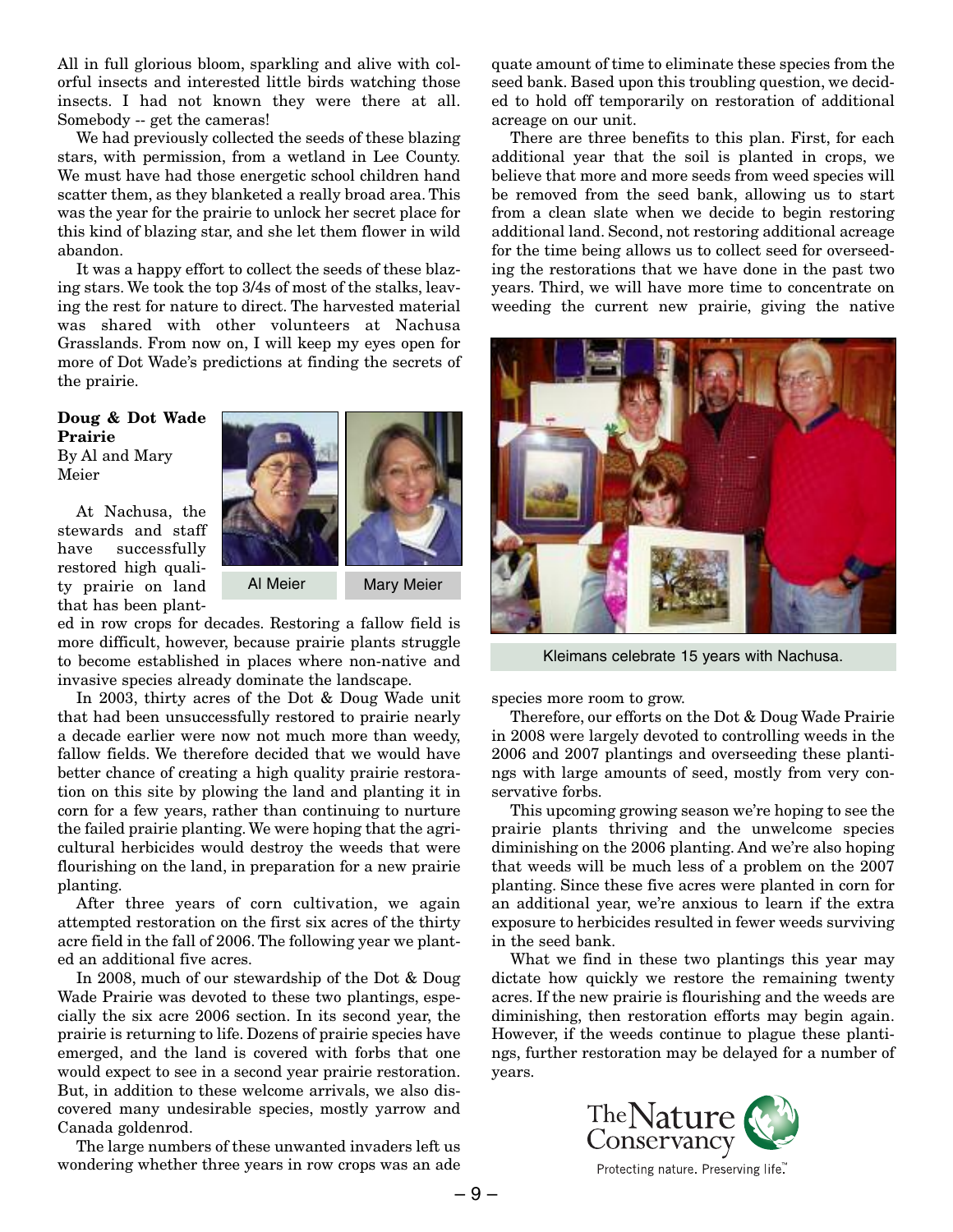#### **Sandstone Bluffs Secrets**

By Jan Grainger

On November 17, 2008, I loaded three big barrels onto a truck and drove them out to a field on the preserve in a section that is known as Tellabs Savanna. The Tellabs name results from a generous contribution.



Jan Grainger

The field is nestled below spectacular sandstone outcrops so I call the area

Sandstone Bluffs. The barrels were full of seed. Today was the day to plant some prairie. I drove the tractor round and round at "Turtle" speed until the hopper had shot out all of my precious seed on to the sandy soil.110 pounds,105 species. I spent several hours planting special seeds by hand as well—poking porcupine grass tips into the sand or carefully "stepping in" the lupine and violets.

I have now joined the club of Nachusa Grasslands Volunteer Stewards who have collected, weighed, dried, recorded, mixed and planted many pounds of those marvels of nature—seeds.

What a package of potential a seed is! Most of the prairie seeds I harvested weigh almost nothing but contain the genetic plans for a future. Housed within is a tiny embryo, a bit of stored nutrient and a protective coating. There is so much uncertainty in a seed's future. Will it germinate? Is it viable? Does it require freezing, or fire? Does it need to pass through an animal's gut? Does it need battering by the wind and rain? Does it need fungal threads busting through its seed coat?

If its environment supplies what it needs it may send out root and shoot, but then what challenges does it face? Will there be a partnership with surrounding microbes or will it be consumed in the food chain? Will it succumb to competition from its many neighbors?

As a child I wore a mustard seed around my neck. (It was trapped in plastic I think) That necklace came from my mother and a short verse was included about the faith of a tiny mustard seed and moving mountains. It helped me develop a hopeful and positive outlook. Here at the Sandstone Bluffs, the seeds hold the secrets and I have the hope.

# **Hamill-Winter Prairie**

By Mike Adolph

Hamill-Winter Prairie takes in about 150 acres, with plantings made in '87---the west end---and in '91-- west of No Name Knob. North of Coyote Point there are five large Bur Oaks we call the "Low Oaks" that are slightly higher and to the south of a wet area. The "High Oaks" are several



Mike Adolph

good-sized Bur and Black Oaks on the knobs southeast of Coyote Point. Maybe a dozen small Bur Oaks are scattered between the Low and High Oaks. All this will make a fine savanna after we've all gone.

The Main Complex of six knobs held savanna---surveyors called it "barrens"---according to their map of 1839. Penn Sedge had survived as a relict of those oaks on some of these knobs as recently as 10 years ago.

Twenty or more American plum thickets are scattered about on the knobs and in the swales. A few are increasing. They provide nest habitat for Bell's Vireos, Empidonax Flycatchers and Goldfinches. We work to keep honeysuckle out of these thickets. In the years when they bloom the plums are spectacular. The fruit that follows is half again as big as a large grape.

Rubus briars occur here and there, but don't seem to be increasing. Smooth sumac stands are increasing.

The wet area extends north into Prairie Potholes Unit. Notably it contains fair amounts of Asclepias incarnata, Cassia hebecarpa, Liatris pychnostaycha, Sium suave, Gentiana andrewsii and Gentiana crinita. A Rosa palustris was recently discovered hiding.

Diversity of the forbs is increasing in the area close to Lowden road, from Isabel's Knob to the Yellow House and out to the Knobs and the '91 planting. Prominently, Zizia aptera, Lithospermum canescens, Callirhoe triangulata, Lilium philadelphicum, Delphinium tricorne, and Camasssia scilloides have shown up, and since there is no registry requiring a person to jot down for us what seeds they've put out, it's not possible to declare that these "came back" from the seed bank. The wide distribution of the first three suggests that they weren't seeded.

The rich diversity of forbs on Isabel's Knob compared to the paucity of forbs on No Name Knob might be explained in part by the latter having been grazed much more, since it was next to a farmhouse. Even so, Callirhoe t. is showing up on all the unit's high, sandy areas close to Lowden road, but individuals seem to "give up" after a year or two.

After the tiles were destroyed in the west part of the '91 field the planting was successful, especially in the west area and on the ridge. Diversity has decreased since, which is not surprising. Even so, this planting is a success. The bigger '87 planting, however, has large stretches of just big bluestem and a "plantation" of Stiff Goldenrod. The plan for these areas is to take between five and ten acres a year, harrow-rake and then heavily overseed with forbs.

After this and after the king devil and red clover infestations are dealt with we're putting in for a sauna and a big-screen TV.

**Prairie Surprises - Big Woods** By Hank & Becky Hartman

In 2008 it rained and the 2-track ruts NEVER totally dried out. The rain must have set up perfect



Hank & Becky Hartman

conditions for birdsfoot trefoil (BFT) seeds to germinate. We have sprayed BFT annually since 2002, and we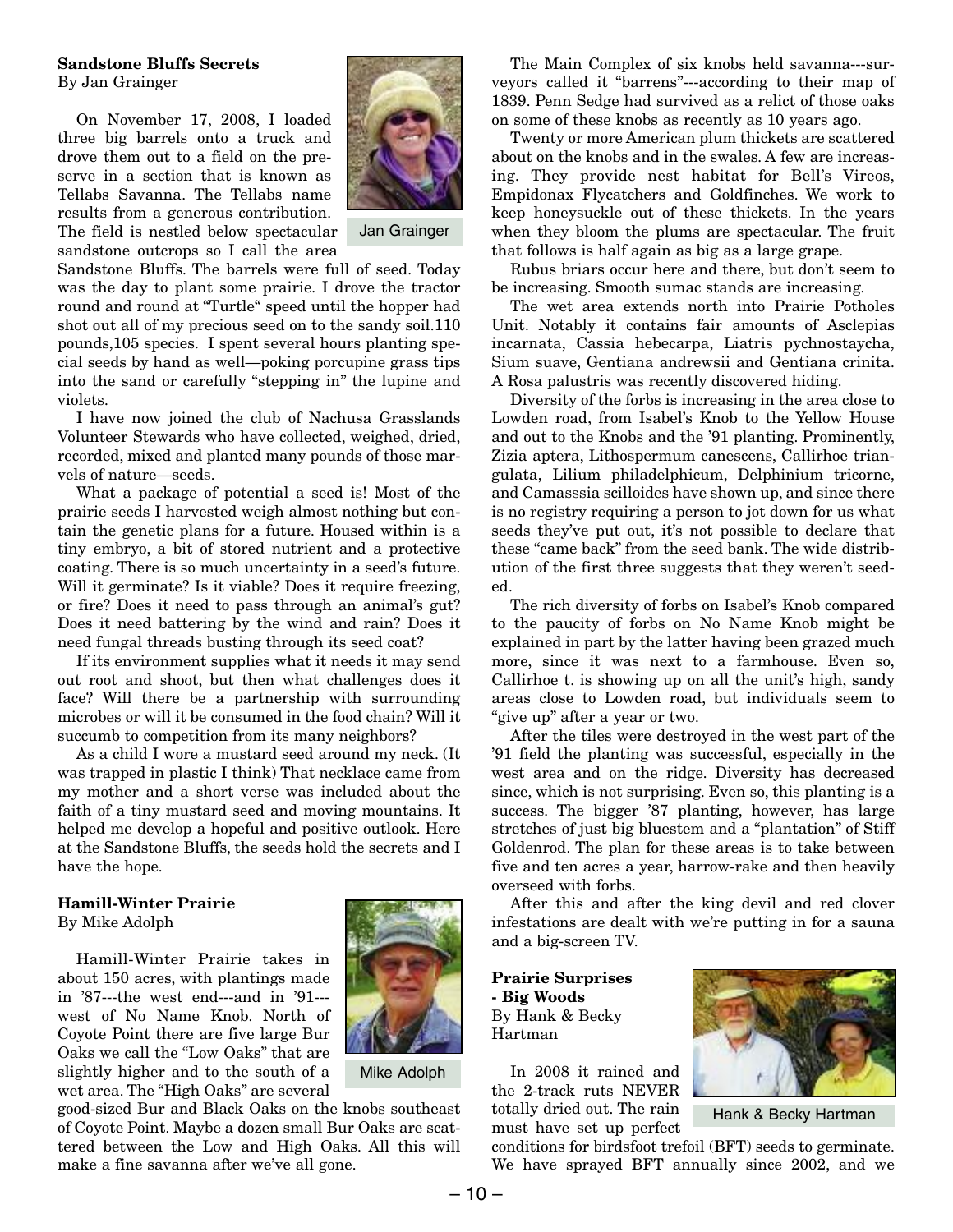thought we were getting ahead of it since we have tried for years not to let it produce seed. SURPRISE: the unbelievable amount of seed in the soil seed bank! Enough BFT seed germinated in 2008 so that we had large areas with up to 500 plants per square foot. We used twice the amount of herbicide in 2008 than we did in 2007. Part of the extra herbicide use is due to the fact that Al gave us seven acres of his unit ('the BFT field') to incorporate into Big Woods. SURPRISE: we found isolated BFT plants alone in the savanna; hundreds of yards from any other BFT. Wish we could definitely say how the seed is spreading. On a side note, we found many fairly isolated BFT plants in other units while picking seed. Some were as large as four feet in diameter.

In 2007 we were surprised to find three short green milkweed plants, Asclepias viridiflora, about 50 feet apart, forming a triangle in a field which was pure brome in 2001. None of our compatriots will admit to planting seed or plants. In 2008 three plants reappeared, in the same area, but this time in a straight line. All plants bloomed both years, and we got one seed pod.

During the January 2009 hike which was billed as a Redheaded Woodpecker hike to Big Woods, the hikers were surprised to actually see six redheads. Thanks birds for cooperating.

### **Nachusa mourns the passing of three friends**



**Clarence Heinkel** 1914 to 2008

Clarence Heinkel's sometimes gruff exterior concealed a kind and humble man with

a heart of gold who loved pretty flowers, butterflies, and wide open spaces. Years ago, when Nachusa was little more than a few remnant hills and a dream, Clarence sold a farm he owned and bought the Grasslands 300 acres of corn fields and brushy oak woodlands. One day Project Director Bill Kleiman sheepishly and apologetically drove Clarence to view a newly planted cornfield in its first spring; to all but the trained eye it appeared to be nothing more than a field of dandelions. Clarence sat quietly, looked at the bright yellow color, noticed a few species of spring butterflies, and took in the vista. When Bill launched into a technical discussion of plant succession and the long time frame involved in restoring a genuine native prairie Clarence stopped him with a touch on the arm and said, "Don't worry. I think it's beautiful. I believe in what you're doing."

Last summer his grandson scattered Clarence's ashes on a high meadow in an open oak woodland overlooking a sculpted and restored wet prairie in one of the two units that bear his name. May you rest in peace, Clarence.



**James Hotchkiss** 1928 to 2008

Jim Hotchkiss was a friend of Nachusa Grasslands way back when this set of scruffy

farms was plotted to be a subdivision. At that time there was solely a vision of a large natural area started by some wide eyed staff and approved by a bold Board of Trustees for the Illinois chapter of the Conservancy. Starting in 1989, Jim was one of those volunteer trustees and by our good fortune his wife Nancy owned a farm within what would become Nachusa. Jim was out often on their farm doing the usual lawn mowing and fixing things, while Nancy worked her garden into a profusion of color and abundance.

Jim loved the Conservancy and worked hard winning us friends, donations and cachet within the Chicago financial community. He received the prestigious Oak Leaf Award from the national board for his trustee work. His wife Nancy told me how the work with the Conservancy gave him joy and purpose. Our volunteer stewards describe their work here with similar phrases. Jim could see that Nachusa had a cadre of volunteers that affirmed the project with their sweat and donations. Jim opened the Nachusa Endowment Fund with a donation and was there last fall as we discussed the long range vision of raising funds to help steward the property in perpetuity. We will miss you, Jim.



**Bernard Kleinman** 1926 to 2008

Several years ago Nachusa acquired a large and lovely tract of land, greatly

expanding the Grasslands to the north and west, funded with an ohso-generous gift by Bernie Kleinman and his wife Annette, who survives him, in memory of their lifelong friend DeWitt Holland. This fall Bill, Cody, and the Conservancy's summer crew laid down an initial 20-acre upland prairie planting, heavily weighted in pounds per acre with a diversity of well over 100 species, the first planting in a series that will accelerate in scope as the next few years go by. Drawing upon our ever increasing store of experience and harvesting the latest in technologies, we intend each planting in the sequence to be larger and more authentic than the one before. Before long these beautiful rolling hills will shimmer with pretty orange little bluestem along with flowers and sedges and grasses of every shape and size and color under the rainbow. In the years to come bison will roam again in the Rock River Valley, and people from all over the world will come to see them. Thanks to the Kleinmans' bold vision and their generous hearts.

Thank you, Bernie. And thank you, Annette. We remember and will make you proud.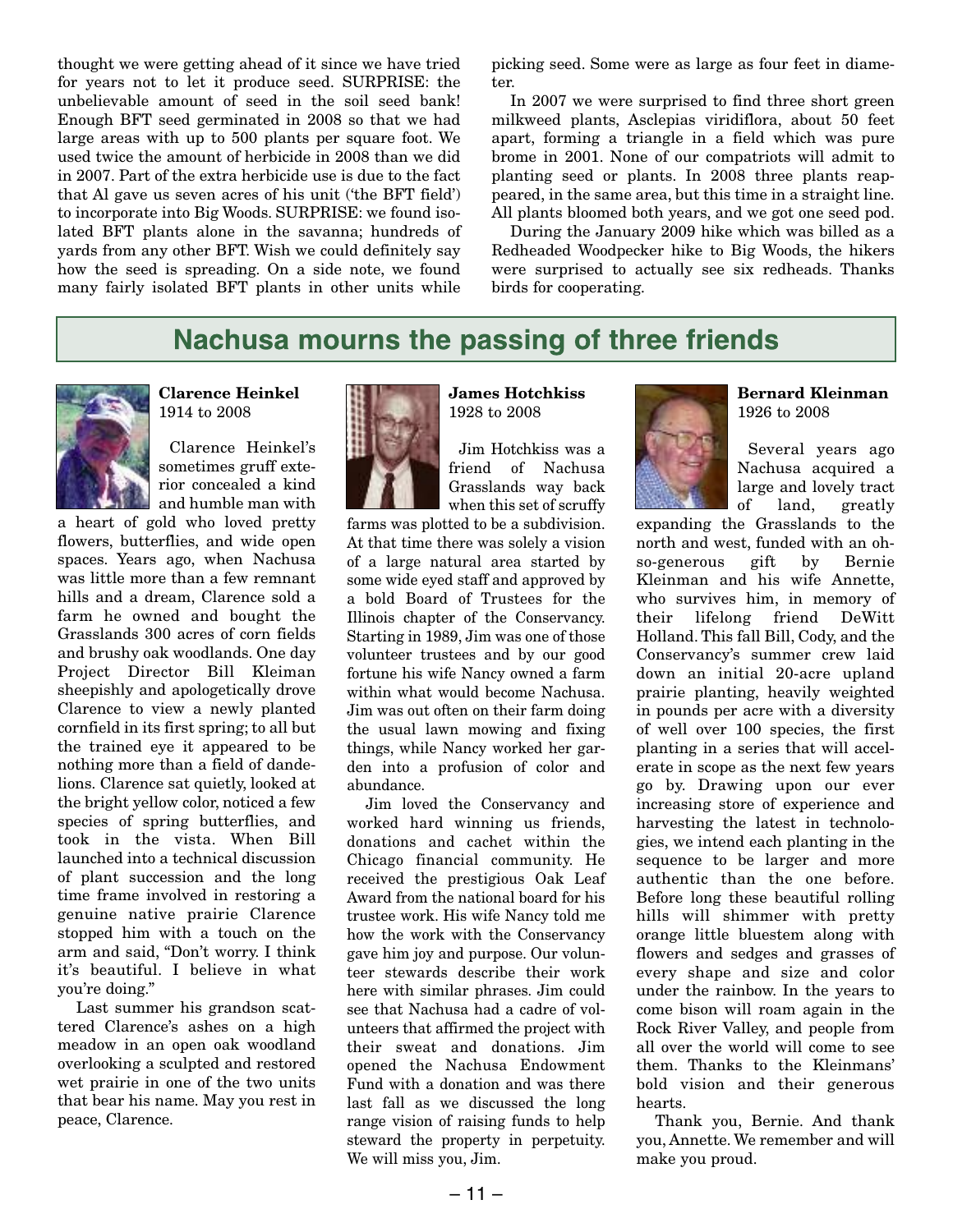#### **Seed Harvest Report for 2008**

The 2008 seed harvest season had the greatest yield in Nachusa history.

#### **Crew Harvest Volunteer Harvest**

Hand: 2,313 lbs 2,017 lbs

Machine: 1,119 lbs **Harvest Grand Total for 2008: 5,449 lbs** Harvest amounts include over 200 species.

|                     | <b>New</b><br><b>Plantings</b> | <b>Enhanced</b><br><b>Plantings</b> (overseed) |
|---------------------|--------------------------------|------------------------------------------------|
| Crew:               | 40 acres                       | 80 acres                                       |
| FCNA:               | 8 acres                        |                                                |
| Volunteer Stewards: | 20 acres                       | 82 acres                                       |
| Total:              | 68 acres                       | 162 acres                                      |
| Acres seeded        |                                |                                                |
| in 2008: 230 acres  |                                |                                                |



1,532 lbs of Dry Mesic Mix



### **STEWARDS OF NACHUSA GRASSLANDS**

Leslee Spraggins State Director Bill Kleiman Project Director

#### STEWARDS CO-STEWARDS

**Big Woods** Hank & Becky Hartman NIU's Committee for the

**Clear Creek Prairie** Prairie Preservation Society of Ogle County-Katie Schoenfeldt **Dot & Doug Wade Prairie** Al & Mary Meier **Dropseed Hills** Mary & Jim Vieregg **Eight Oaks Savanna** Jan Grainger **Fen Unit** Kevin Kaltenbach **Gobbler Ridge** Bernie & Cindy Buchholz **Hamill-Winter Prairie**

Bob Shone, Bob Brown, Ken Reed

Earl Thomas

Restoration Ecologist

Preservation of Wildlife

#### **Edith & Anna Heinkel Savanna**

**East Unit** Mike Crowe & Cassie Krueger **West Unit** Jay Stacy **Roadsides** Tom & Jenny Mitchell **Hook Larson Unit** John & Cindy Schmadeke **Rolling Thunder & Harold Walkup Prairies** George Bouska, Lorraine Gawlik, Max Baumgardner,

**Sand Farm** Russ Brunner **Tellabs Savanna** Ron Ingraham Amber Andress **Sandstone Bluffs** Jan Grainger **Thelma Carpenter Prairie** Tom & Jenny Mitchell **Kittentail Savanna** West Chicago Prairie Stewards **Gobbler Bottoms** Dave Crites & John Heneghan **Bennett Savanna** Josh Sage & Janet Guffy **Open Units** Prairie Potholes, Schafer Prairie, Coneflower, Barn Steward

**Other Stewards** David Edelbach, Ray Derksen, Mike Saxton, Keith Anderson

Cindy Buchholz is joyful during a prescribed fire.

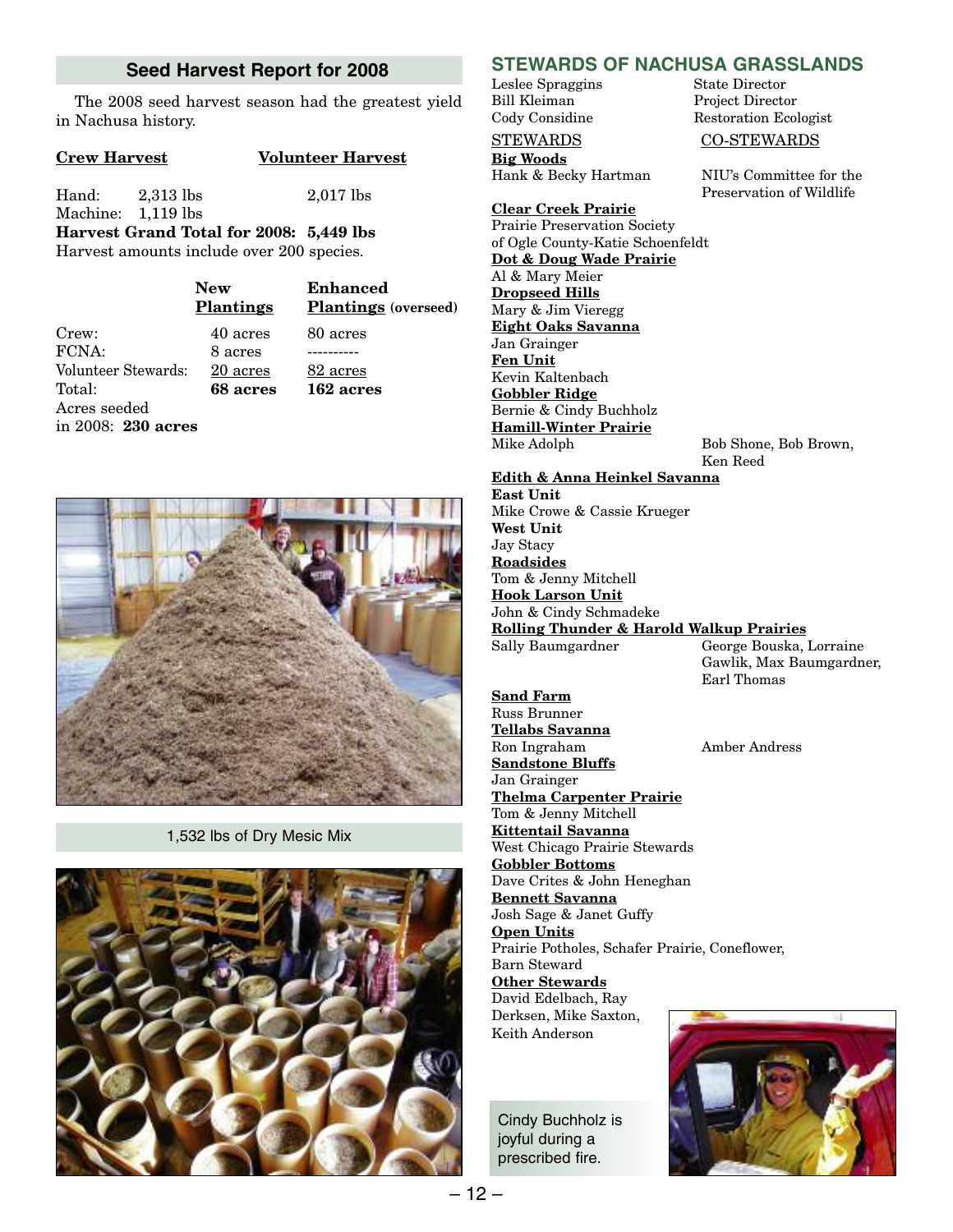*The following donations were made to Nachusa Grasslands in the last year.*

# **Thank You Donors**

*\$50,000 and above* Estate of Mrs. Joseph Radov

*\$10,000 and above* ComEd, An Exelon Company

*\$5,000 and above* M.R. Bauer Foundation

#### *\$1,000 and above*

Alan & Mary Rhodes Meier, John Santucci, Ron & Patricia Ingraham, David & Mary Crossett in honor of Bernie and Cindy Buchholz, Bays English Muffin Corporation, Genesis Nursery, Edward III & Mary Calihan, Barbara & Marvin Ehlers, Donald & Penny Moser in tribute to Ruth Ravenel, IL-DNR C-2000 Grant for Prescribed Fire Equipment, Thelma Carpenter Estate, Dorothy Lundahl, Robin Read

#### *\$100 and above*

Sue & Brent Coulter in honor of Mary & Jim Vieregg, Mary & Jim Vieregg, Mary Scott, Pat Hayden & Cynthia Fraase, Becky & Hank Hartman, Alan Meier, In tribute to Russell and James Lawson by Annette, Tom and Jeannie Lawson, Douglas Macleod, Jon & Beth Mccormick, Chris Addy, CNA Foundation, International Women Associates, In honor of Bill Kleiman by Ann Haverstock, Susan Christensen

#### *Other Generous Donors*

In Memory of Sue Anne Worrell by Kathe Harms, George Dilling, Sally & Max Baumgardner, David Edelbach, Cynthia Vasquez in tribute to Marcel Fremont, Gerould Maurer, Environmental Education Association

#### *Nachusa Endowment Fund*

Alan & Mary Rhodes Meier, Cindy & John Schmadeke, Todd & Tonya Bittner, Bernard Kleinman, Robert Bittner, In tribute to Jim Hotchkiss by Hotchkiss and Associates

#### *In Memory of Agnes Kleiman*

Becky & Hank Hartman, Ellen Baker, Kathleen Petrak, Dan Huck, James & Lynn Marie Huck, John & Cindy Schmadeke, Judith Leonard, Mary & Al Meier, Mary & Jim Vieregg

#### *In Memory of Clarence Heinkel*

Virginia Iverson, Richard & Jean Heinkel, Schwab Charitable Fund, Richard & Betsy Glade, Wesley & Lester Landmeier, Robert & Ruth Goebbert Typical summer day – stewards of Nachusa.

#### *Remembering* **Thelma Dahlberg** 1908-2008



Nachusa Grasslands neighbor and friend passed away this last autumn. Thelma was a warm and gracious person who was a pleasure to be with. A native of South Dakota, she understood the loss of prairie and wanted her property, adjacent to the grasslands to be a better home for the native flora

and fauna and we were happy to oblige with prescribed fire several times. Thelma also helped edit and write for the Prairie Smoke in the mid 90's. Thank you, Thelma for the wonderful times. We will miss you.

# Restoration Guidelines

By Janice Cook

No mix is complete Without All of the Laughing, chuckling Murmuring, muttering, Sneezing, wheezing, Grumbling, groaning, Weeping, wailing Sobbing, sighing Yawning, snoring, Scowling, howling Whispering, shouting, Singing, Celebrating, Sounds of the people.

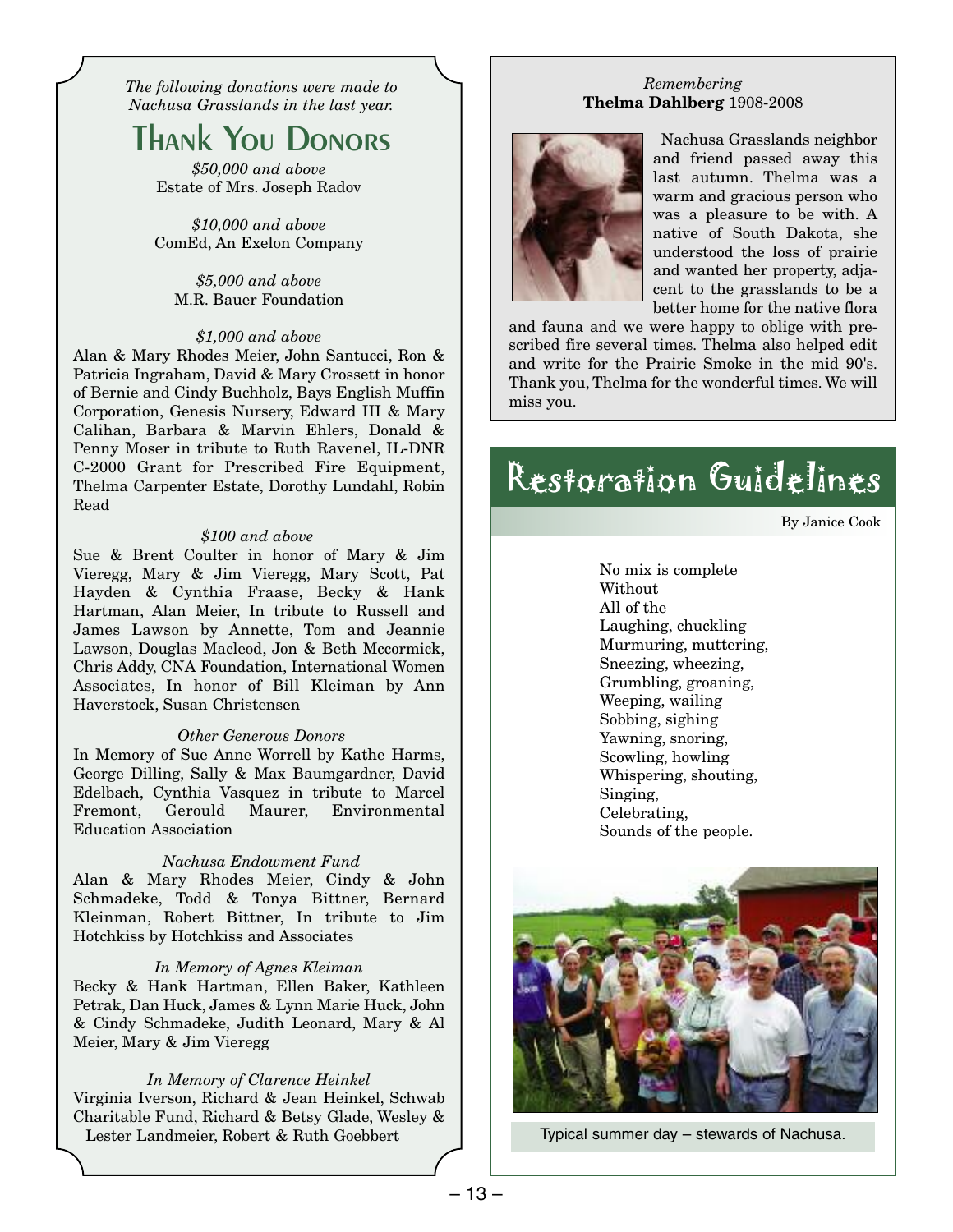#### **AUTUMN ON THE PRAIRIE 2009**

**Chair:** Joshua Clark, **Co-chair: Open**

**Science Stewards:** Open **Bird Monitoring:** Ann Haverstock **Butterfly Monitoring:** Jan Grainger **Herbarium Steward:** Dwight Heckert **Insect Collector:** Open **Lespedeza leptostachya monitor:** Open **Photo Monitors:** Charles & Emmy Lou Larry **Publicist/Educator/Presenters:** Hank & Becky Hartman, Sally Baumgardner, Gene Miller, Dwight Heckert Youth Stewards Leaders: Mike Adolph, Sally Baumgardner, Susan Kleiman, Ron Ingraham, Mike Adolph,

Bob Shone, Barb Rutherford, George Bouska, Bernie Buchholz.

#### **2008 SEASONAL ASSISTANT STEWARDS**

We had many assistant stewards come and go through out the 2008 season due to permanent jobs and graduate school.

Michael Miller Janet Guffy Dan Adcock Emmet Ryan Jared Considine Dan Adcock Dan Wildeck

**Summer Crew Fall Crew Saturday Steward** Mike Saxton Clare Kernek Ian Kenney Michael Miller



Fall Crew

### **Volunteer Opportunities**

There are many ways that you can make a difference by volunteering at Nachusa Grasslands. You don't have to show up every week, just once a month or quarter or year – all would be very helpful. The list of volunteer opportunities is endless, but here are some possibilities.

- Cut and herbicide invasive woody plants such as multi-flora rose and bush honeysuckle.
- Spade or pull non-native plants like white or yellow sweet clover, wild parsnip, Queen Anne's lace, burdock, mullein.
- Help with barn cleanup.
- Collect seeds from May to November for planting new areas or overseeding.
- Equipment repair/ small engine maintenance.
- Newspaper publicity for hikes and workdays.
- Lead a hike.
- Be a leader for the youth prairie tour experience for 4th and 5th graders.

### **Hike Nachusa**

#### **Take a hike around Nachusa Grasslands led by various Nachusa volunteers.**

- Visit areas off the beaten path or with unusual features.
- During 2009, most hikes are scheduled on Sundays at 2 p.m. and listed on next page.
- Meet at the Headquarters Barn a few minutes before scheduled hike time.
- Wear sturdy shoes (not sandals) and long pants.

For information: Call Becky Hartman 630.309.2110 or Email bhhartman2001@hotmail.com

#### **Calendar of Events, Workdays and Hikes for 2009**

Volunteer Stewards and Co-stewards lead workdays. New volunteers are always welcome to come learn and work with us. We have workdays every Saturday, starting at 9:00 A.M. Meet at the Preserve Headquarters (red barn) at 8772 S. Lowden Road.

Volunteers break for lunch at the barn and then sometimes continue stewardship or go for a hike in the afternoon. We also have stewardship during the week and we can likely team you up with an experienced steward; give us a call at 815 456-2340 or email bkleiman@tnc.org.



### **AUTUMN ON THE PRAIRIE**

20th Annual Celebration at Nachusa Grasslands Saturday, September 19, 2009, 10 a.m. - 5 p.m.

A free event with fun for the entire family: guided walking tours of the preserve, paintings by local artists, children's activities, gift raffle, horse drawn wagon rides, live music, and good food.

Issue 46, March 2009

Editor . . . . . . . . . . . . . . . . . . . . . . . . . .Cody Considine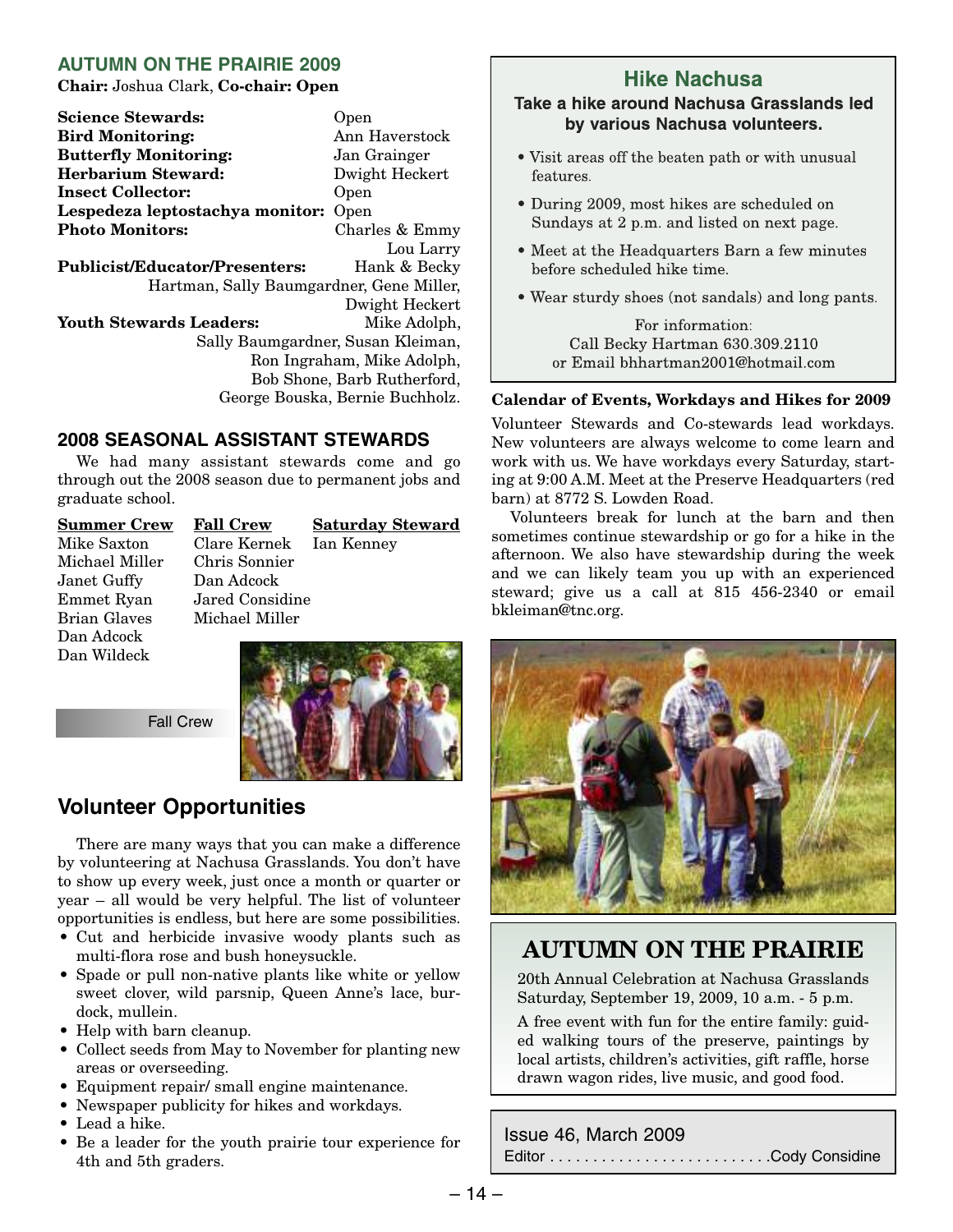### **Calendar of Events, Workdays and Hikes 2009**

- **March** Brush and Fire Season
- 7 Dot & Doug Wade Prairie
- 14 Annual fire refresher training for Nachusa Crew<br>15 Hike Sunday 2 P.M. Hike Sunday 2 P.M.
- Geology of Nachusa Grasslands Tom Mitchell
- 21 Tellabs Savanna
- 28 East Heinkel Savanna
- **April** Brush and Fire Season
- 4 Gobbler Ridge
- 11 Rolling Thunder Prairie
- 18 Hamill-Winter Prairie
- 19 Hike 2 P.M. The Fen
- 25 8 Oaks Autumn on The Prairie (AOTP) Committee meeting at 1 P.M.
- **May** Weed Season
- 2 Sand Farm
- 9 Gobbler Ridge
- 10 Bennett Savanna Sunday workday Hike Sunday 2 P.M. Gobbler Ridge - Cindy & Bernie Buchholz
- 16 Big Woods
- 23 Thelma Carpenter Prairie & Tellabs
- 30 Hook Larson Prairie
- 31 Photography Hike Sunday 4 P.M. John Schmadeke
- **June** Weed and Seed Collecting Season
- 6 Dot & Doug Wade Prairie
- 7 Photography Hike Sunday 4 P.M. John Schmadeke 13 The Fen
	- AOTP Committee meeting at 1 P.M.
- 14 Hike Sunday 2 P.M. Johnny's Creek to high E. Heinkel Photography Hike Sunday 4 P.M. John Schmadeke
- 20 W. Heinkel Savanna
- 21 Photography Hike Sunday 4 P.M. John Schmadeke
- 27 Hook Larson Prairie
- 28 Photography Hike Sunday 4 P.M. John Schmadeke
- **July** Weeds and Seeds
- 4 Hook Larson Prairie
- 11 Big Woods

✄

e<br>%<br>Save – N – dil<br>

✄

- AOTP Committee meeting at 1 P.M.
- 12 Bennett Savanna Sunday workday Hike Sunday 2 P.M. Savanna walk
- 18 Dot & Doug Wade Prairie Open House for Land Owners, RSVP. See how we manage our property
- 25 E. Heinkel Savanna

#### **August** - Seeds

- 1 Gobbler Ridge
- 8 Hamill-Winter Prairie
- 15 Dot & Doug Wade Priaire Saturday Evening! 6:45 P.M. Hike Until the Fat Coyote Howls / Sunset & Perseid Meteors
- 16 Bennett Savanna Sunday workday
- 22 Clear Creek Prairie
- 29 Big Woods

#### **September** - Seeds

- 5 The Fen
- 12 Rolling Thunder Priaire
- 19 **20th Annual Autumn on The Prairie Celebration** 10 A.M. to 5 P.M. Imagine Illinois in 1800 Wild walks, different expert leaders, hikes leaving every 20 minutes all day.
- 26 Hamill-Winter Prairie

#### **October** - Seeds

- 3 Tellabs Savanna
- 9 Nachusa Grasslands Science Symposium. RSVP. A gathering of scientists.
- 10 Gobbler Ridge
- 11 Bennett Savanna Sunday workday Sunday 2 P.M. Introduction to harvesting seed on the prairie
- 17 8 Oaks
- 24 Dot & Doug Wade Prairie
- 31 Thelma Carpenter Prairie

#### **November** - Brush, Planting and Fire Season

- 7 Big Woods 12 P.M. Seed Celebration Potluck 2 P.M. Preserve Tour - Bill Kleiman, Nachusa Grasslands Preserve Manager
- 14 Rolling Thunder
- 21 Dot & Doug Wade Prairie
- 28 The Fen

#### **December** - Brush and Planting Season

- 5 Rolling Thunder Prairie
- 12 Hamill-Winter Prairie
- 13 Hike Sunday 2 P.M. Holiday High Calorie Long Hike Naylor Rd. to Stone Barn Rd.
- 19 E. Heinkel Savanna
- 26 Bennett Savanna

#### **January 2010** - Brush Season

- 2 Tellabs Savanna
- 3 Hike Sunday 2 P.M. Clear Creek Beaver Pond
- 9 Hook Larson Prairie
- 16 Dot & Doug Wade Prairie
- 23 Bennett Savanna
- Big Woods

#### **February 2010** - Brush Season

- 6 Fen
- 13 Gobbler Ridge
- 20 Hook Larson Prairie
- 27 W. Heinkel Savanna

#### **March 2010**

- 6 Dot & Doug Wade Prairie
- 13 Annual Fire refresher training for Nachusa Crew
- 20 Tellabs Savanna
- 27 East Heinkel Savanna